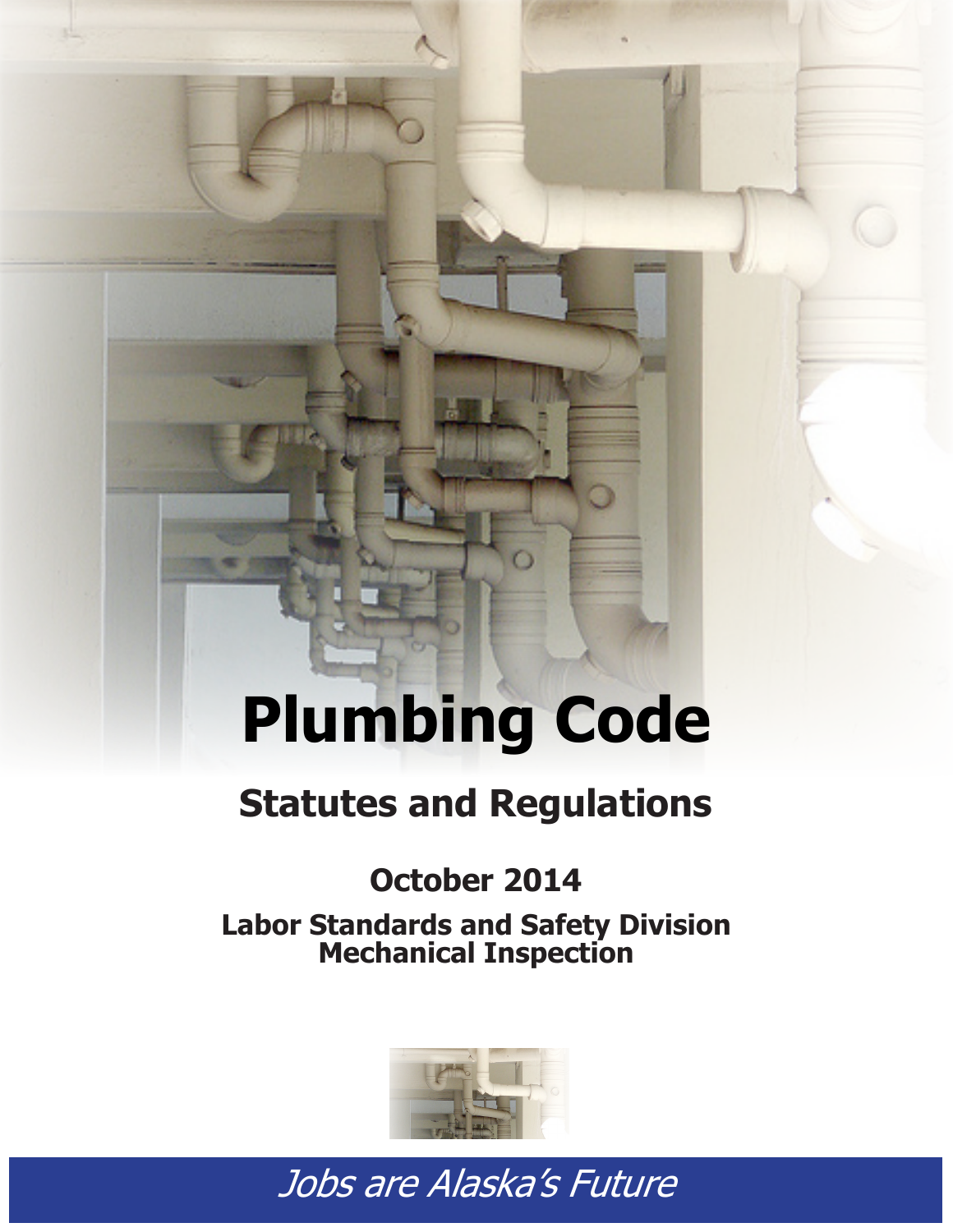## **MECHANICAL INSPECTION CUSTOMER COUNTER LOCATIONS**

### **Main Office MI - Anchorage** MI - **Main Office MI - Anchorage** MI - Fairbanks<br>1251 Muldoon Rd., Ste, 113 and Steel Million Company of The Million Hotel Station H-2

1251 Muldoon Rd., Ste. 113 Anchorage, AK 99504 **Fairbanks, AK 99701 Fairbanks, AK 99701** Office (907) 269-4963 Office (907) 451-2894 Fax (907) 269-4932 Fax (907) 283-2967 Hours -8:00am-4:30pm Hours -8:00am-9:00am

#### **MI - Juneau MI - Sitka**

1111 West 8<sup>th</sup> Street 304 Lake Street Juneau, AK 99802 Sitka, AK 99835 Office (907) 465-4871 Office (907) 747-6380 Fax (907) 465-3584 Fax (907) 747-6657 Hours -8:00am-4:30pm Hours - By Appointment

#### **WEB ADDRESSES**

**Mechanical Inspection - Certificate of Fitness [www.labor.alaska.gov/lss/mihome.htm](http://www.labor.alaska.gov/lss/mihome.htm)**

**For Questions and Inquiries Email Mechanical Inspection [Anchorage.LSS-MI@alaska.gov](mailto:Anchorage.LSS-MI@alaska.gov)**

**For information on Contractor Licensing or Electrical and Mechanical Administrators** 

#### **[www.commerce.alaska.gov/web/cbpl/ProfessionalLicensing.aspx](http://www.commerce.alaska.gov/web/cbpl/ProfessionalLicensing.aspx)**

Note to Readers: The statutes and administrative regulations listed in this publication were taken from the official codes, as of the effective date of the publication. However, there may be errors or omissions that have not been identified and changes that occurred after the publication was printed. **This publication is intended as an informational guide only and is not intended to serve as a precise statement of the statutes and regulations of the State of Alaska. To be certain of the current laws and regulations, please refer to the official codes.**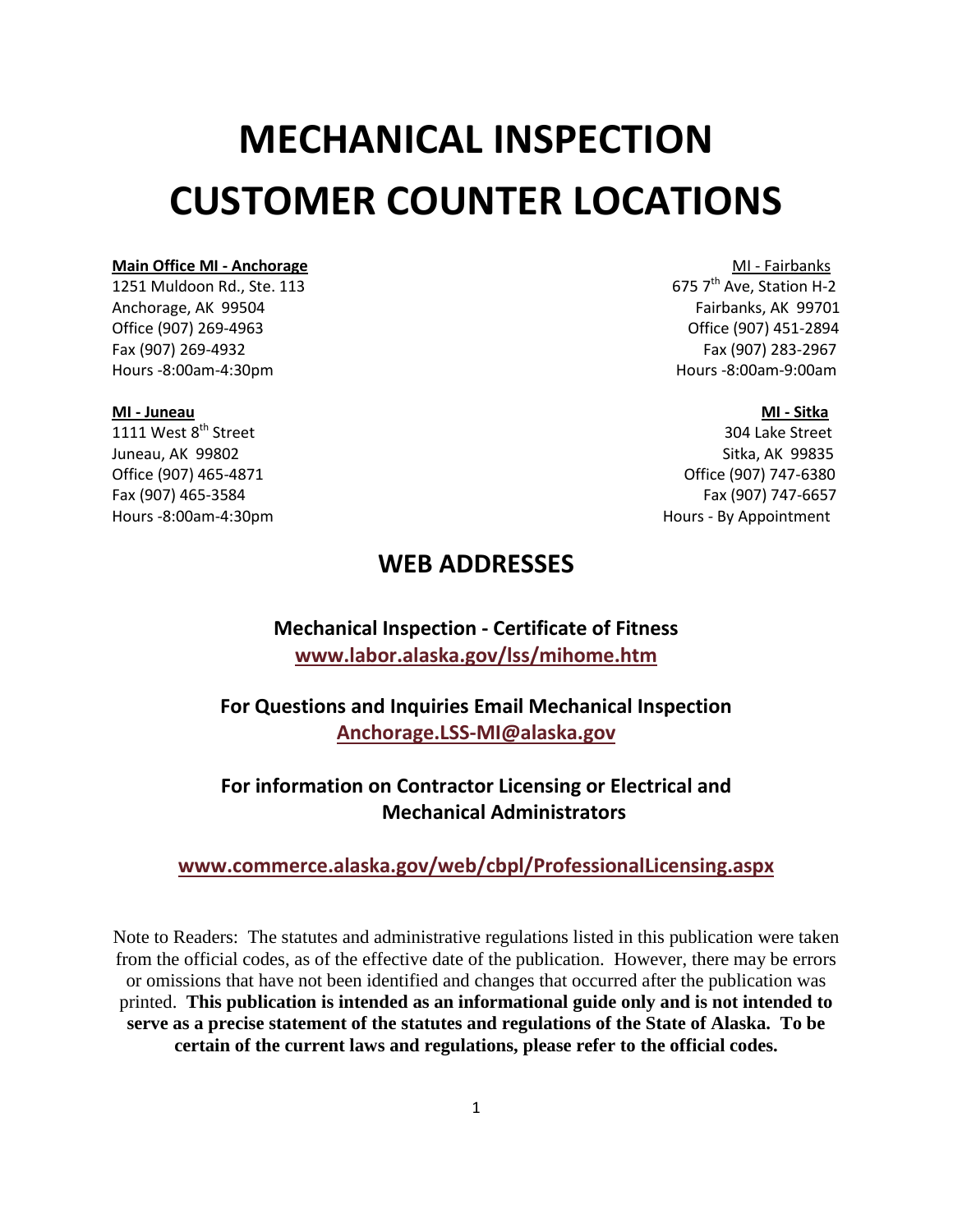#### **[Chapter 63](http://www.legis.state.ak.us/basis/folioproxy.asp?url=http://wwwjnu01.legis.state.ak.us/cgi-bin/folioisa.dll/aac/query=%5bGroup+!27Title8Chap63!27!3A%5d/doc/%7b@1%7d/hits_only?firsthit)**

#### **Plumbing Code**

Section

- [10. Minimum plumbing standards.](http://www.legis.state.ak.us/basis/folioproxy.asp?url=http://wwwjnu01.legis.state.ak.us/cgi-bin/folioisa.dll/aac/query=%5bJUMP:)
- [20. Permits.](http://www.legis.state.ak.us/basis/folioproxy.asp?url=http://wwwjnu01.legis.state.ak.us/cgi-bin/folioisa.dll/aac/query=%5bJUMP:)
- [25. Appeals.](http://www.legis.state.ak.us/basis/folioproxy.asp?url=http://wwwjnu01.legis.state.ak.us/cgi-bin/folioisa.dll/aac/query=%5bJUMP:)
- [30. \(Repealed\).](http://www.legis.state.ak.us/basis/folioproxy.asp?url=http://wwwjnu01.legis.state.ak.us/cgi-bin/folioisa.dll/aac/query=%5bJUMP:)

#### **[8 AAC 63.010. Minimum plumbing standards](http://www.legis.state.ak.us/basis/folioproxy.asp?url=http://wwwjnu01.legis.state.ak.us/cgi-bin/folioisa.dll/aac/query=%5bGroup+!278+aac+63!2E010!27!3A%5d/doc/%7b@1%7d/hits_only?firsthit)**

(a) The codes set out in this section are adopted in accordance with [AS 18.60.705](http://www.legis.state.ak.us/basis/folioproxy.asp?url=http://wwwjnu01.legis.state.ak.us/cgi-bin/folioisa.dll/stattx09/query=%5bJUMP:) as the minimum plumbing standards to be followed throughout the state. The Department of Labor and Workforce Development adopts the following codes by reference that are published by the International Association of Plumbing and Mechanical Officials (IAPMO)

(1) *Uniform Plumbing Code,* 2012 Edition, Sections 101.0 – 102.2.5, 103.5 - 103.5.4, 103.5.6 - 103.5.8.2, 103.5.9.1- 103.5.9.3, and 103.8. of chapter 1, chapters 2 through 10, chapter 11 excluding the requirements of section 1101.5, chapters 12 through 16, and appendices A through L; with the following revisions:

(A) Section 422.2(3) of the *Uniform Plumbing Code* is amended by adding the following language to line one of the section, after the words "mercantile occupancies": except food service establishments with seating,";

(B) Section 508.5 of the Uniform Plumbing Code is amended by adding a section 508.5.1 which reads: "508.5.1. When a water heater is installed upon a platform, such as within a garage, the water heater relief valve piping shall discharge to the floor over the edge of the platform.";

(C) Section 1213.0 of the Uniform Plumbing Code is amended by adding section 1213.1 which reads: "1213.1. In addition to the requirements of this code for gas piping, the facilities and piping for use with liquefied petroleum gas shall meet the following requirements:

(D) Section 605.11 of the *Uniform Plumbing Code* is amended by replacing existing language to read:

"604.11 Lead Content. The maximum allowable lead content in pipes, pipe fittings, plumbing fittings, and fixtures intended to convey or dispense water for human consumption shall be not more than a weighted average of 0.25 percent with respect to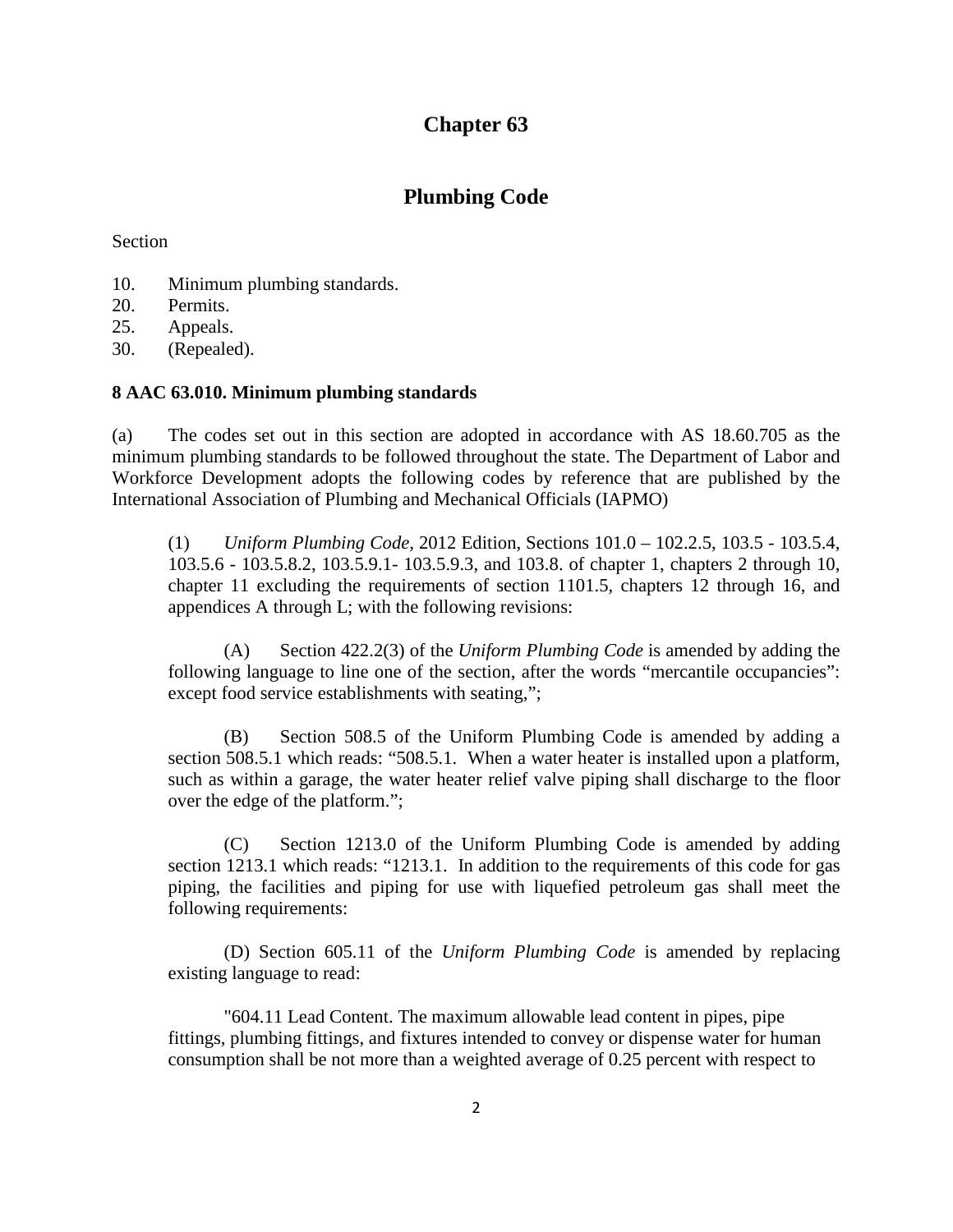the wetted surfaces of pipes, pipe fittings, plumbing fittings, and fixtures. For solder and flux, the lead content shall be not more than 0.2 percent where used in piping systems that convey or dispense water for human consumption. Exceptions: (1) Pipes, pipe fittings, plumbing fittings, fixtures, or backflow preventers used for nonpotable services such as manufacturing, industrial processing, irrigation, outdoor watering, or any other uses where the water is not used for human consumption. (2) Water closets, bidets, urinals, fill valves, flushometer valves, tub fillers, shower valves, service saddles, or water distribution main gate valves that are 2 inches (50 millimeters) in diameter or larger.";

(A) Liquefied petroleum gas piping shall not serve any gas fired appliance located in a pit or basement where heavier than air gas might collect to form a flammable mixture.

(B) Pipe joint compounds used on threaded connections shall be insoluble in liquefied petroleum gas.

(C) Every valve and appurtenance used on such piping shall be designed and approved for use with liquefied petroleum gas.

(D) Relief valves shall discharge to the exterior of the building into the air and shall be at least five feet horizontally away from any opening into a building that is below the discharge opening.";

(2) *Uniform Swimming Pool, Spa and Hot Tub Code*, 2012 edition, paragraphs 101.1 - 103.2, 103.3.1, 103.4, chapters 2 through 10, and appendices A through C;

(3) *Uniform Solar Energy Code,* 2012 edition, paragraphs 101.0 -103.2, 103.4, 106.0 - 106.2, 106.4, chapters 2 through 12, and appendices A through C.

(b) Repealed 12/6/2003.

**History: (Eff. 8/5/72, Register 43; am 7/12/81, Register 79; am 11/1/2000, Register 156; am 9/25/2002, Register 163; am 12/6/2003, Register 168; am 9/27/2008, Register 187; ; 2/23/2011, Register 197; am 10/23/2014, Register 212)**

**Authority:** [AS 18.60.705](http://www.legis.state.ak.us/basis/folioproxy.asp?url=http://wwwjnu01.legis.state.ak.us/cgi-bin/folioisa.dll/stattx09/query=%5bJUMP:) [AS 18.60.710](http://www.legis.state.ak.us/basis/folioproxy.asp?url=http://wwwjnu01.legis.state.ak.us/cgi-bin/folioisa.dll/stattx09/query=%5bJUMP:)

**Editor's note:** Copies of the codes adopted by reference in 8 AAC [63.010](http://www.legis.state.ak.us/basis/folioproxy.asp?url=http://wwwjnu01.legis.state.ak.us/cgi-bin/folioisa.dll/aac/query=%5bJUMP:) are available at the International Association of Plumbing and Mechanical Officials, 4775 East Philadelphia Street, Ontario, California 91761-2816. In addition, the codes are available for inspection at the Lieutenant Governor's Office, Juneau, Alaska.

As of Register 151 (October 1999), the regulations attorney made technical revisions under [AS](http://www.legis.state.ak.us/basis/folioproxy.asp?url=http://wwwjnu01.legis.state.ak.us/cgi-bin/folioisa.dll/stattx09/query=%5bJUMP:)  [44.62.125](http://www.legis.state.ak.us/basis/folioproxy.asp?url=http://wwwjnu01.legis.state.ak.us/cgi-bin/folioisa.dll/stattx09/query=%5bJUMP:) (b)(6) to reflect the name change of the Department of Labor to the Department of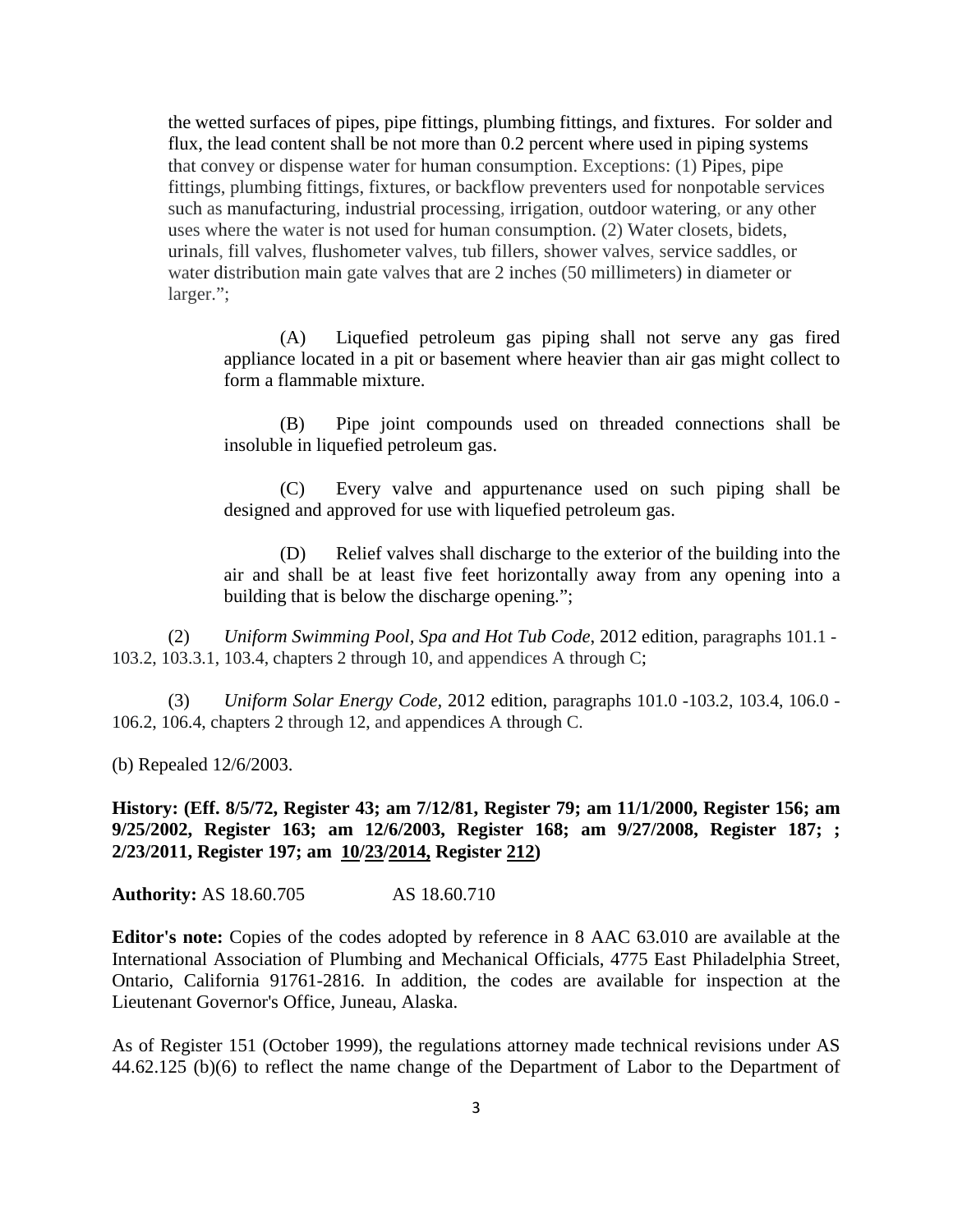Labor and Workforce Development made by ch. 58, SLA 1999 and the corresponding title change of the commissioner of labor.

#### **[8 AAC 63.020. Permits](http://www.legis.state.ak.us/basis/folioproxy.asp?url=http://wwwjnu01.legis.state.ak.us/cgi-bin/folioisa.dll/aac/query=%5bGroup+!278+aac+63!2E020!27!3A%5d/doc/%7b@1%7d/hits_only?firsthit)**

Permits will be issued on a fee basis in accordance with the schedule outlined in [AS 18.60.720](http://www.legis.state.ak.us/basis/folioproxy.asp?url=http://wwwjnu01.legis.state.ak.us/cgi-bin/folioisa.dll/stattx09/query=%5bJUMP:) .

#### **History: Eff. 8/5/72, Register 43**

**Authority:** [AS 18.60.710](http://www.legis.state.ak.us/basis/folioproxy.asp?url=http://wwwjnu01.legis.state.ak.us/cgi-bin/folioisa.dll/stattx09/query=%5bJUMP:) [AS 18.60.720](http://www.legis.state.ak.us/basis/folioproxy.asp?url=http://wwwjnu01.legis.state.ak.us/cgi-bin/folioisa.dll/stattx09/query=%5bJUMP:)

#### **[8 AAC 63.025. Appeals](http://www.legis.state.ak.us/basis/folioproxy.asp?url=http://wwwjnu01.legis.state.ak.us/cgi-bin/folioisa.dll/aac/query=%5bGroup+!278+aac+63!2E025!27!3A%5d/doc/%7b@1%7d/hits_only?firsthit)**

(a) A notice issued under [AS 18.60.725](http://www.legis.state.ak.us/basis/folioproxy.asp?url=http://wwwjnu01.legis.state.ak.us/cgi-bin/folioisa.dll/stattx09/query=%5bJUMP:) for a violation of [AS 18.60.705](http://www.legis.state.ak.us/basis/folioproxy.asp?url=http://wwwjnu01.legis.state.ak.us/cgi-bin/folioisa.dll/stattx09/query=%5bJUMP:) - 18.60.790 or of this chapter is final unless the person affected or the owner or contractor of a construction premise affected files an appeal with the commissioner within 30 days after receipt of the notice. The appeal must be in writing and must include

(1) a specification of objections to the department's findings, and a concise summary of facts in support of each objection; and

(2) a description of the relief sought.

(b) The commissioner's decision will be based upon the departmental record including the written appeal and will state the facts relied upon by the commissioner in deciding the appeal.

(c) The commissioner, in his discretion, will hold a hearing on the appeal to supplement the record where clarification or additional facts are necessary for a proper resolution of the appeal.

(d) A hearing held under this section will be conducted in accordance with the Administrative Procedure Act (AS 44.62) except that the director will act as hearing officer. In addition to other powers conferred, the hearing officer may

(1) issue a subpoena or subpoena duces tecum to compel production of testimony or other evidence at the hearing;

(2) permit the testimony of a material witness to be taken by deposition;

(3) order the continuance of a hearing; or

(4) act upon the evidence before the hearing officer without further notice if the appellant does not appear at the hearing.

(e) Within 30 days after the hearing, a copy of the decision will be sent to the appellant. Within 30 days after the decision is issued, the appellant may appeal to the superior court.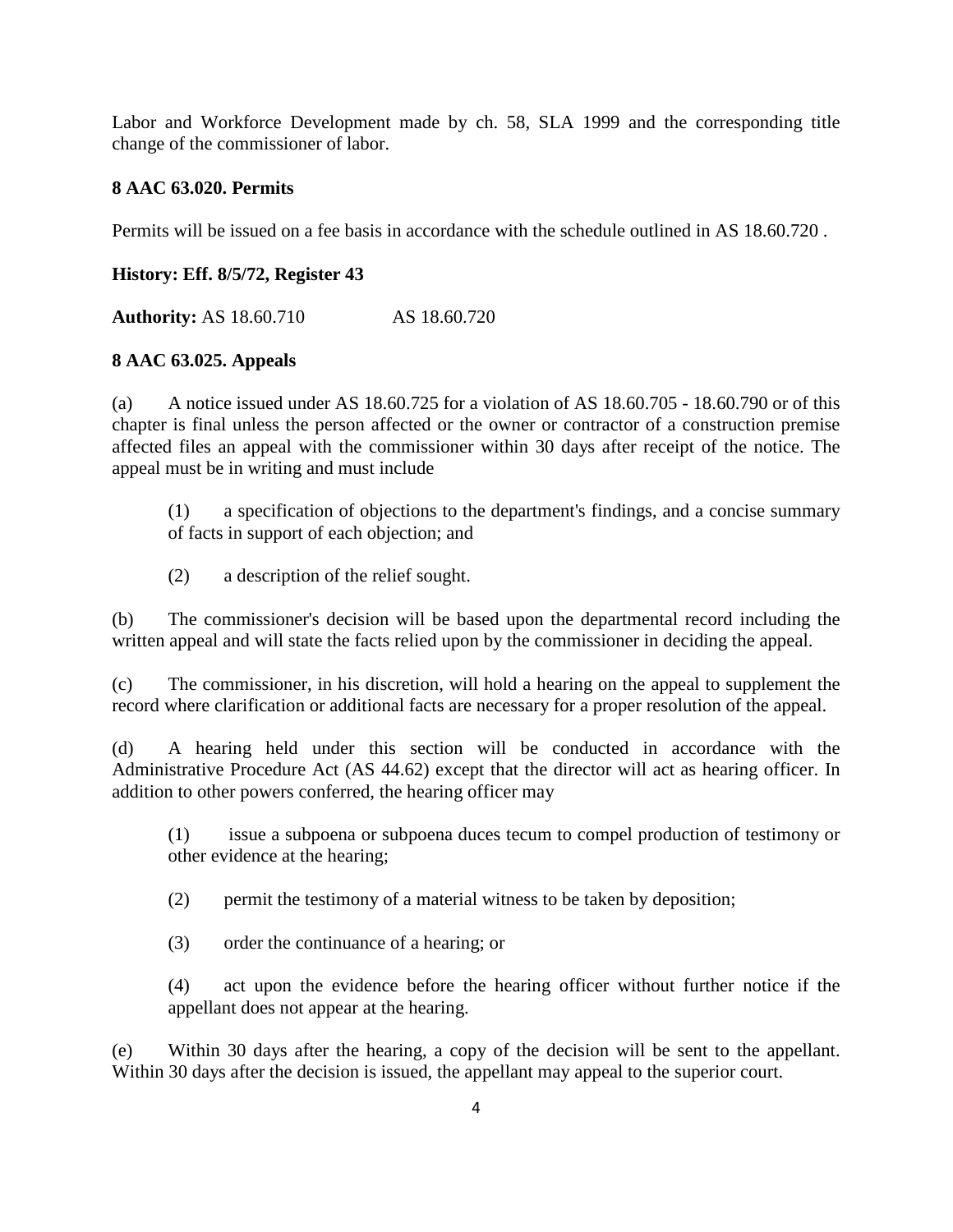**History: Eff. 10/2/83, Register 87**

**Authority:** [AS 18.60.710](http://www.legis.state.ak.us/basis/folioproxy.asp?url=http://wwwjnu01.legis.state.ak.us/cgi-bin/folioisa.dll/stattx09/query=%5bJUMP:) [AS 18.60.725](http://www.legis.state.ak.us/basis/folioproxy.asp?url=http://wwwjnu01.legis.state.ak.us/cgi-bin/folioisa.dll/stattx09/query=%5bJUMP:)

#### **[8 AAC 63.030. Use of plastic drain, waste and vent \(dwv\) pipe and fittings](http://www.legis.state.ak.us/basis/folioproxy.asp?url=http://wwwjnu01.legis.state.ak.us/cgi-bin/folioisa.dll/aac/query=%5bGroup+!278+aac+63!2E030!27!3A%5d/doc/%7b@1%7d/hits_only?firsthit)**

Repealed 7/12/81.

#### **Article 08.**

#### **PLUMBING CODE**

#### **Sec. 18.60.705. Plumbing code.**

(a) Except as provided otherwise in this section, and unless the department adopts by regulation a later edition of the following publications or a later version of another nationally recognized code approved by the legislature by law, the following publications are adopted as the minimum plumbing code for the state:

(1) paragraphs 101.3 - 101.5.6, 103.5.1.1 - 103.5.1.4, 103.5.3.5, 103.5.4.2, 103.5.5.1 - 103.5.5.2, 103.5.6.1 - 103.5.6.3, and 103.8 - 103.8.2 of chapter 1, chapters 2 - 14, and the appendices A through L of the 1997 edition of the Uniform Plumbing Code published by the International Association of Plumbing and Mechanical Officials and adopted at the 67th annual conference, September 1996, excluding Table 4.1, "Minimum Plumbing Facilities"; and adding Appendix Chapter 29, Table A - 29 - A, "Minimum Plumbing Fixtures," of the 1997 edition of the Uniform Building Code published in April 1997 by the International Council of Building Officials, except that for the category identified in Table A - 29 - A as "Assembly places- Auditoriums, convention halls, dance floors, lodge rooms, stadiums and casinos," when the category is applied to auditoriums, convention halls, stadiums, and casinos, the ratios

(A) indicating the number of water closets required for females are changed to provide the following:

- (i) four water closets for 1 50 females;
- (ii) six water closets for 51 100 females;
- (iii) 10 water closets for 101 200 females;
- (iv) 14 water closets for 201 400 females; and
- (v) one additional water closet for each 100 females over 400 females; and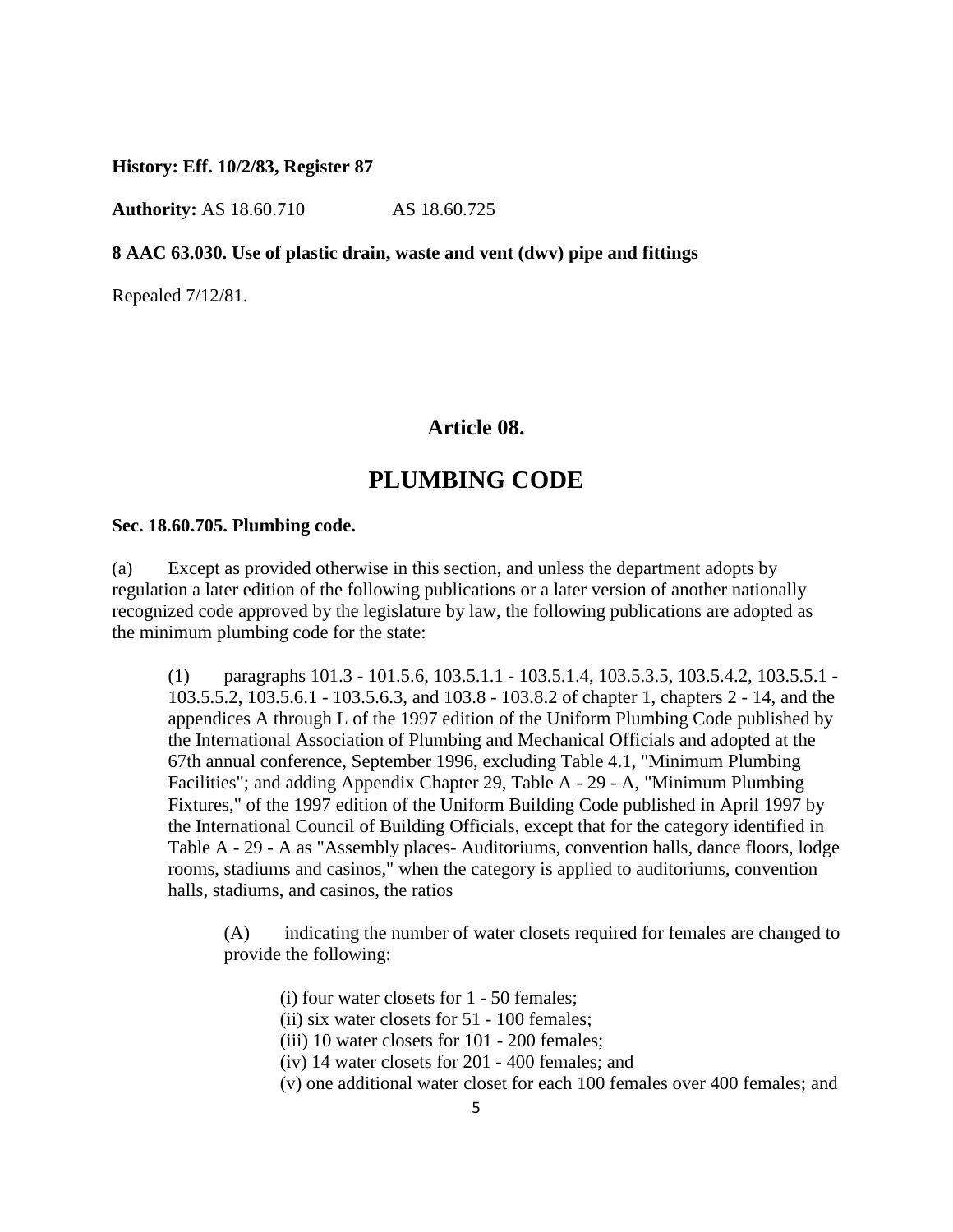(B) indicating the number of lavatories required for females and males are changed to

(i) one lavatory for each water closet up to four water closets; and (ii) one additional lavatory for each two additional water closets beyond four water closets;

(2) the 1997 edition of the Uniform Swimming Pool, Spa, and Hot Tub Code published by the International Association of Plumbing and Mechanical Officials and adopted at the  $67<sup>th</sup>$  annual conference, September 1996, excluding pages 1 - 8 of Part I, Administration; and

(3) the 1997 edition of the Uniform Solar Energy Code published by the International Association of Plumbing and Mechanical Officials and adopted at the 67th annual conference, September 1996, excluding pages 1 - 7 of Part I, Administration.

(b) Notwithstanding (a) of this section, the use of a pipe or pipe fitting containing more than 8.0 percent lead, or of solder or flux containing more than 0.2 percent lead in the installation or repair of a public water system or in the installation or repair of plumbing of a residential or nonresidential facility that provides water for human consumption is prohibited. This subsection does not apply to the use of leaded joints necessary to repair cast iron pipe.

(c) Notwithstanding (a) of this section, a single-wall heat exchanger may be used if

(1) the heat transfer medium is water type or propylene type glycol;

(2) the pressure of the heat transfer medium is limited to a maximum of 30 pounds per square inch by an approved safety relief valve; and

(3) the heat exchanger is prominently and permanently labeled with instructions concerning (1) and (2) of this subsection.

#### **Sec. 18.60.710. Duties of the department.**

The department is responsible for the administration of the code. The department may adopt regulations designed for maximum practical implementation of the code, and may grant exceptions from specific code provisions, where distance or other factors make implementation impractical. Specific consideration shall be given to outlying villages and sparsely populated areas to ensure that AS 18.60.705 - 18.60.740 will not impose an undue financial burden. The department may by regulation designate appropriate inspection to a public or private utility company. A company so designated may refuse utility connections if an installation does not meet the requirements of this code.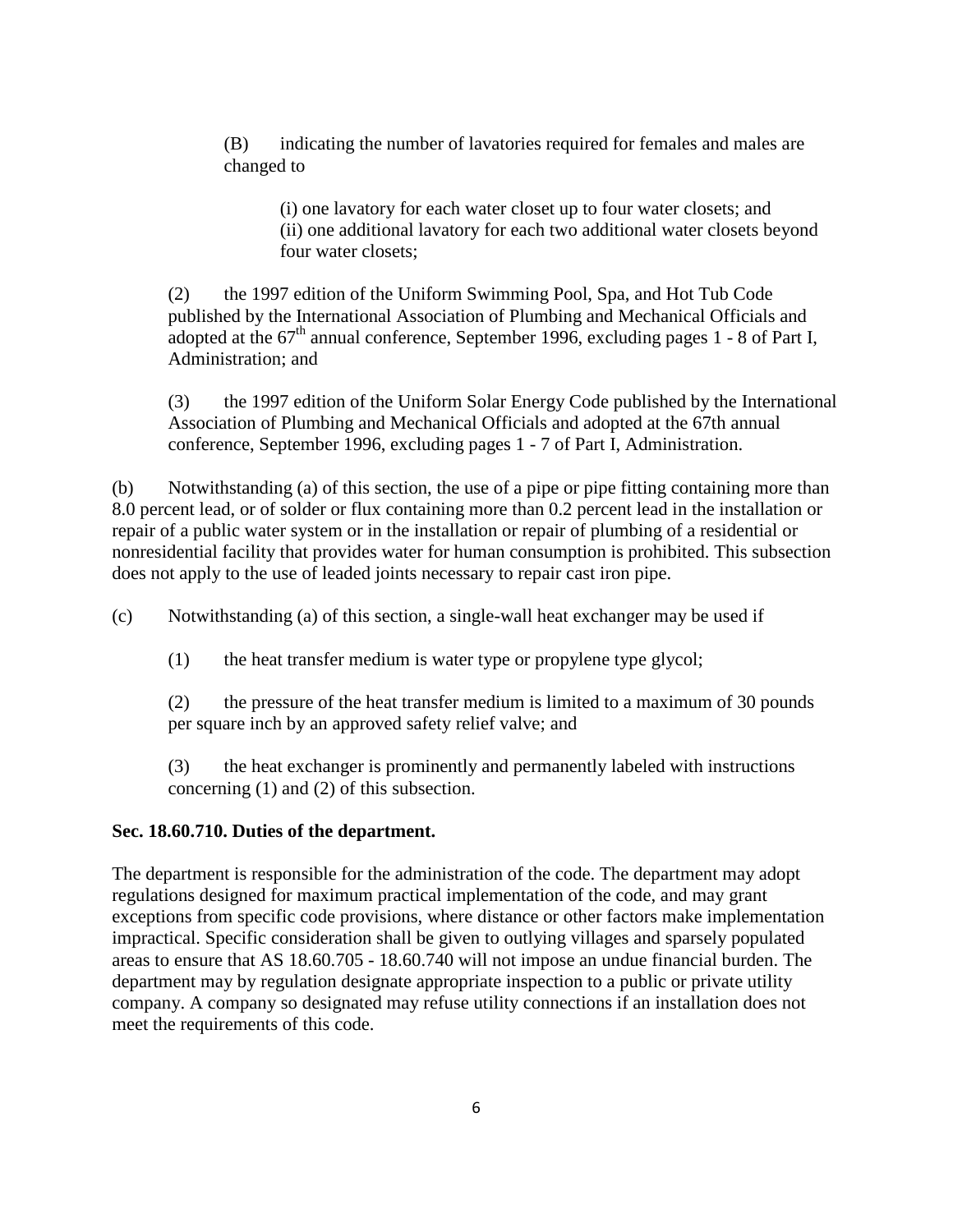#### **Sec. 18.60.715. Administration.**

(a) The code applies to all new construction, all new work in relocated buildings, and to any alteration, repairs, or reconstruction of buildings except as provided otherwise under AS 8.60.705 - 18.60.740.

(b) The department may inspect work installed, removed, altered, or replaced on any plumbing, gas or drainage piping, plumbing fixture, water heater, or water treating equipment in a building or other location. A permit or inspection is not required for the following work: the stopping of leaks in drains, soil, waste, or vent pipes, the clearing of stoppages in or repairing of leaks in pipe valves or fixtures, and repairs or alterations not of a substantive nature that can be reasonably exempted from inspection.

(c) Nothing in AS 18.60.705 - 18.60.740 prohibits a person from performing plumbing work on the person's own property.

(d) The department may adopt regulations establishing fees for inspections conducted under AS 18.60.705 - 18.60.740. Fees may be established under this section only for inspections requested by the owner of a structure.

(e) The department shall maintain a record of all plumbing inspections performed by it and of all inspection fees and permit fees collected by it.

#### **Sec. 18.60.720. Cost of permits.**

(a) If the department by regulation requires permits for plumbing work, fees may not exceed the following:

| (1) for issuing each permit |     |                                                                                                                      |          |  |  |  |
|-----------------------------|-----|----------------------------------------------------------------------------------------------------------------------|----------|--|--|--|
| $(2)$ a permit for each     |     |                                                                                                                      |          |  |  |  |
|                             | (A) | plumbing fixture or trap or set of fixtures on one trap, including water,<br>drainage piping and backflow protection | \$1.50;  |  |  |  |
|                             | (B) | building sewer or trailer park sewer                                                                                 | \$5.00;  |  |  |  |
|                             | (C) | drain in rainwater system                                                                                            | \$2.00;  |  |  |  |
|                             | (D) | cesspool                                                                                                             | \$5.00;  |  |  |  |
|                             | (E) | private sewage disposal system                                                                                       | \$10.00; |  |  |  |
|                             | (F) | water heater and/or vent                                                                                             | \$1.50;  |  |  |  |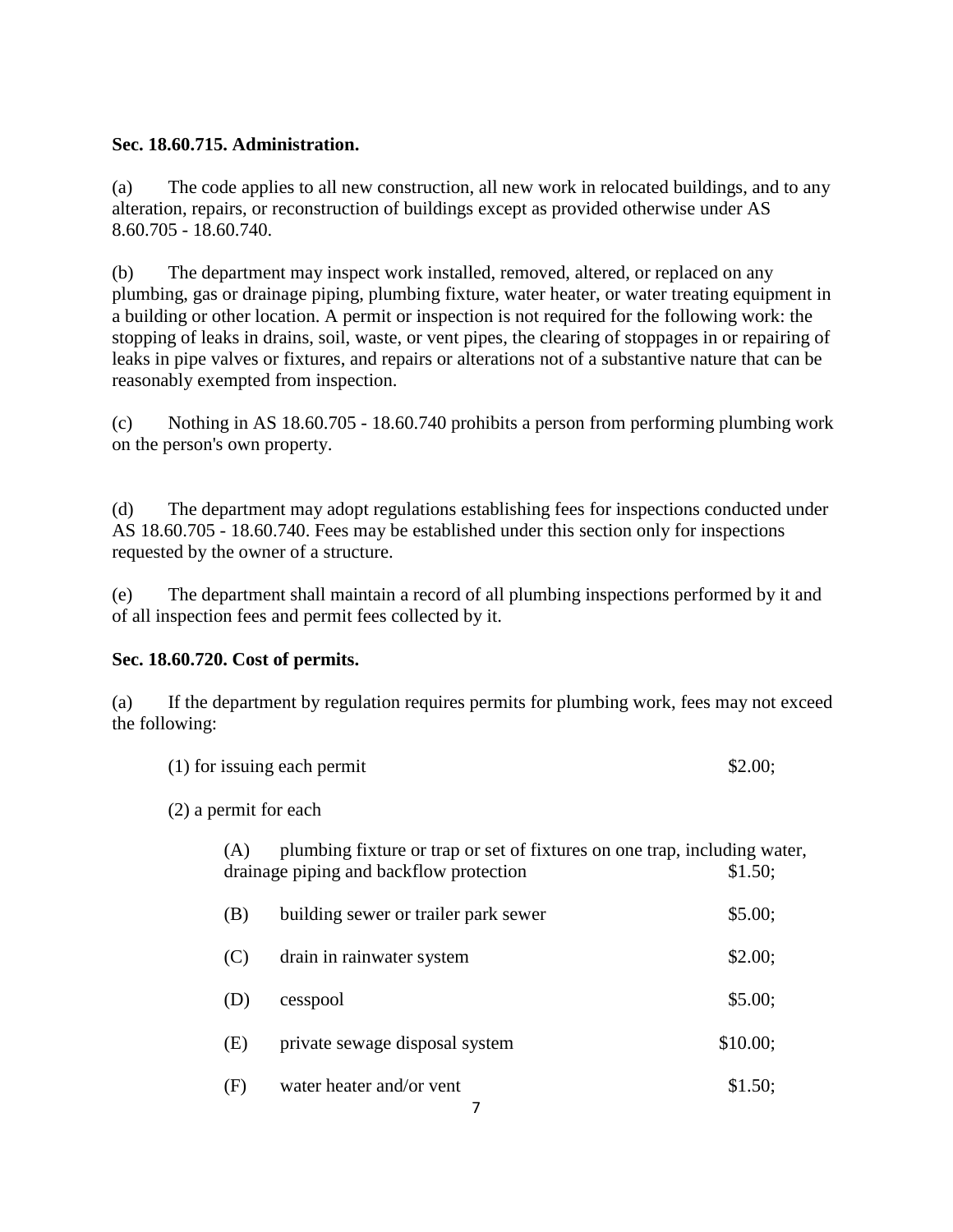|                                                                                                                                                                    | (G)                                                                                    | gas piping system of one to five outlets                                                                                                                  | \$1.50; |  |  |
|--------------------------------------------------------------------------------------------------------------------------------------------------------------------|----------------------------------------------------------------------------------------|-----------------------------------------------------------------------------------------------------------------------------------------------------------|---------|--|--|
|                                                                                                                                                                    | (H)                                                                                    | gas piping system of six or more outlets, per outlet                                                                                                      | \$.30;  |  |  |
|                                                                                                                                                                    | (I)                                                                                    | industrial waste pretreatment interceptor, including<br>its trap and vent, but excluding kitchen type grease interceptors<br>functioning as fixture traps | \$1.00; |  |  |
|                                                                                                                                                                    | (J) installation, alteration, or repair of water piping or water<br>treating equipment |                                                                                                                                                           |         |  |  |
|                                                                                                                                                                    | (K)                                                                                    | repair or alteration of drainage or vent piping                                                                                                           | \$1.50; |  |  |
|                                                                                                                                                                    | (L)                                                                                    | lawn sprinkler system or any one meter which includes<br>backflow protection devices                                                                      | \$2.00; |  |  |
| (3)<br>for vacuum breakers or backflow protective devices on tanks, vats, or for<br>installation on unprotected plumbing fixtures including necessary water piping |                                                                                        |                                                                                                                                                           |         |  |  |

| (A) | one to five     | \$2.00;  |
|-----|-----------------|----------|
| (B) | over five, each | $\$.30.$ |

(b) The department shall keep a record of all fees collected and all inspections performed.

#### **Sec. 18.60.725. Enforcement; reinspection.**

(a) A department inspector shall give written notice to the owner of a constructed premise or the contractor of a premise under construction of each violation of the code. The notice of violation must accurately describe the violation and give specific reference to the section and paragraph of the code. In addition, the notice must prescribe the necessary changes so that the work will comply with the code.

(b) In case of complaints by a contractor, builder, or installer charging arbitrary actions or incompetence on the part of an inspector, the commissioner, after reviewing written presentation of the dispute, may require reinspection by a new inspector who has no connection with either disputant.

#### **Sec. 18.60.730. Penalty for violations.**

A person who violates a provision of the code, and who, after receiving the notification required by AS 18.60.725, refuses to correct the violation, after proof of the violation, is subject to a fine of not more than \$1,000.